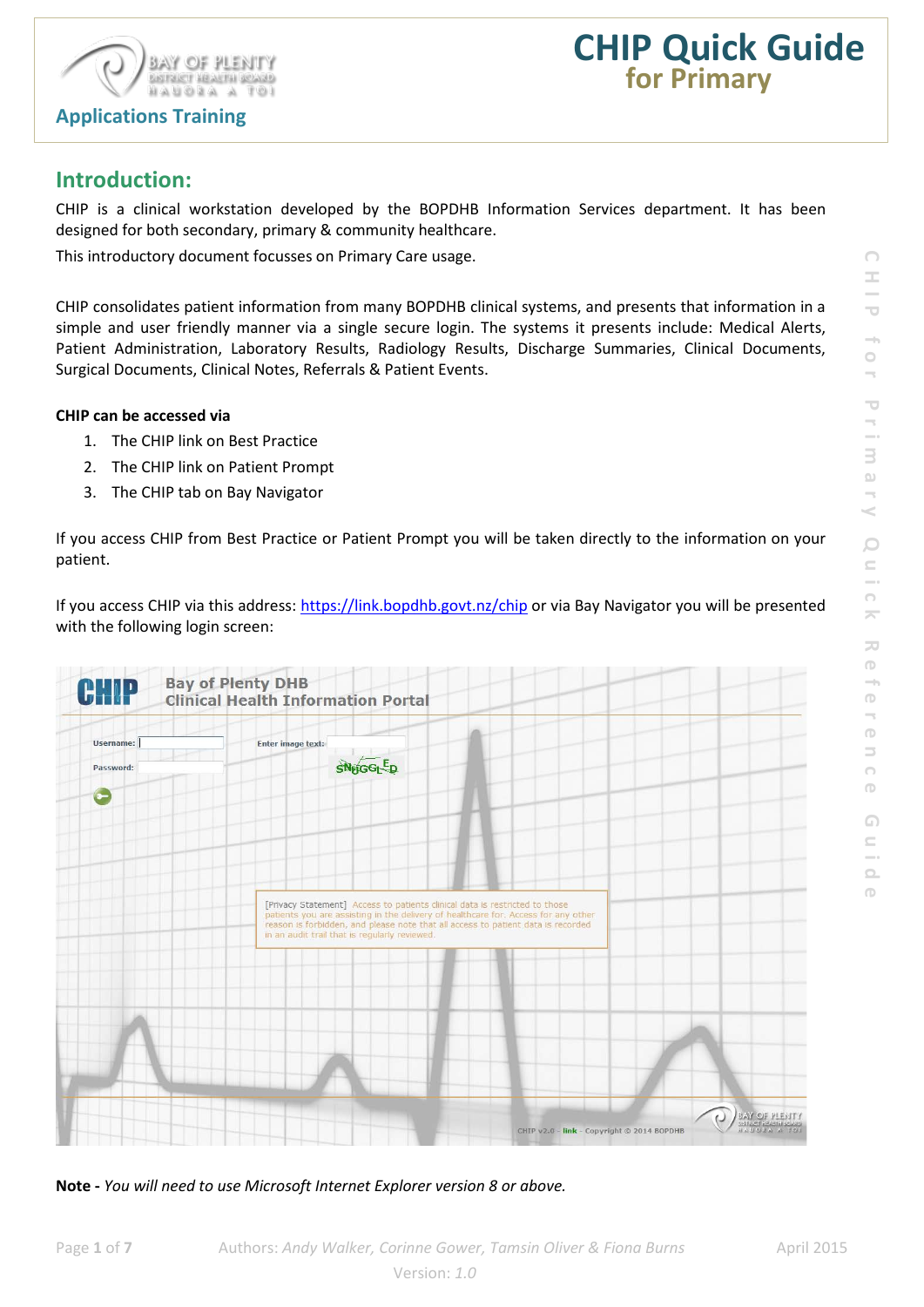

## **Logging in:**

Your username begins with "**PR\_**" e.g., "**PR\_**TAMSOLIV", and you will have been assigned a password to login. For increased security you also need to enter the word that is displayed in graphical form below the "Enter image text" field. This random word will change every time you access the login page. This additional level of security is called a "captcha".

Once logged in, you will be presented with the patient search screen by default (see next page).

## **Changing your password:**

Once you are successfully logged into CHIP, your password can be changed via the **Login Information** menu.

- 1. Go to the menu bar on the left hand side and click on **Login Information** (at the bottom of the screen). This will open the **Login Information** menu and collapse the existing **Standard** menu
- 2. Click on the blue key icon to access the **Change Password** screen.

| Primary Login Status                                                                                 | <b>BOPDHB Clinical Health Information Portal - [link]</b>   |                        |              |        |                                                                                                                                                                           |  |  |  |
|------------------------------------------------------------------------------------------------------|-------------------------------------------------------------|------------------------|--------------|--------|---------------------------------------------------------------------------------------------------------------------------------------------------------------------------|--|--|--|
| Standard                                                                                             | Links<br>Patient View +                                     | <b>Change Password</b> | Patient View | Eclair |                                                                                                                                                                           |  |  |  |
| Applications                                                                                         |                                                             |                        |              |        | ⌒                                                                                                                                                                         |  |  |  |
| <b>Login Information</b>                                                                             | <b>Change Password</b>                                      |                        |              |        |                                                                                                                                                                           |  |  |  |
| $\bullet$ 0<br>You are logg d on as:<br>username: thinsoliv<br>userid: 224<br>Your Modul<br>chipview | Current Password:<br>New Password:<br>Confirm New Password: |                        |              |        |                                                                                                                                                                           |  |  |  |
| Click the blue key icon to access<br>the Change Password screen<br><b>Your Teams:</b>                | reuse a password from your previous three.                  |                        |              |        | Your new password should be at least eight characters in length and contain at least one number, one lowercase and one uppercase letter. In addition you cannot choose to |  |  |  |

NOTE: *your password needs to be reasonably complex; please refer to the guidelines presented to you on screen when you change your password.*

## **Patient Search:**

### **By NHI**

When you first reach the Patient Search screen, the cursor will be flashing in the NHI field, waiting for you to type a patient's NHI Number.

If you know it, type it in and press ENTER. The patients name and basic information will appear below.

To view the patient's record you will need to click on the small icon of a doctor holding a magnifying glass, located to the left of the NHI.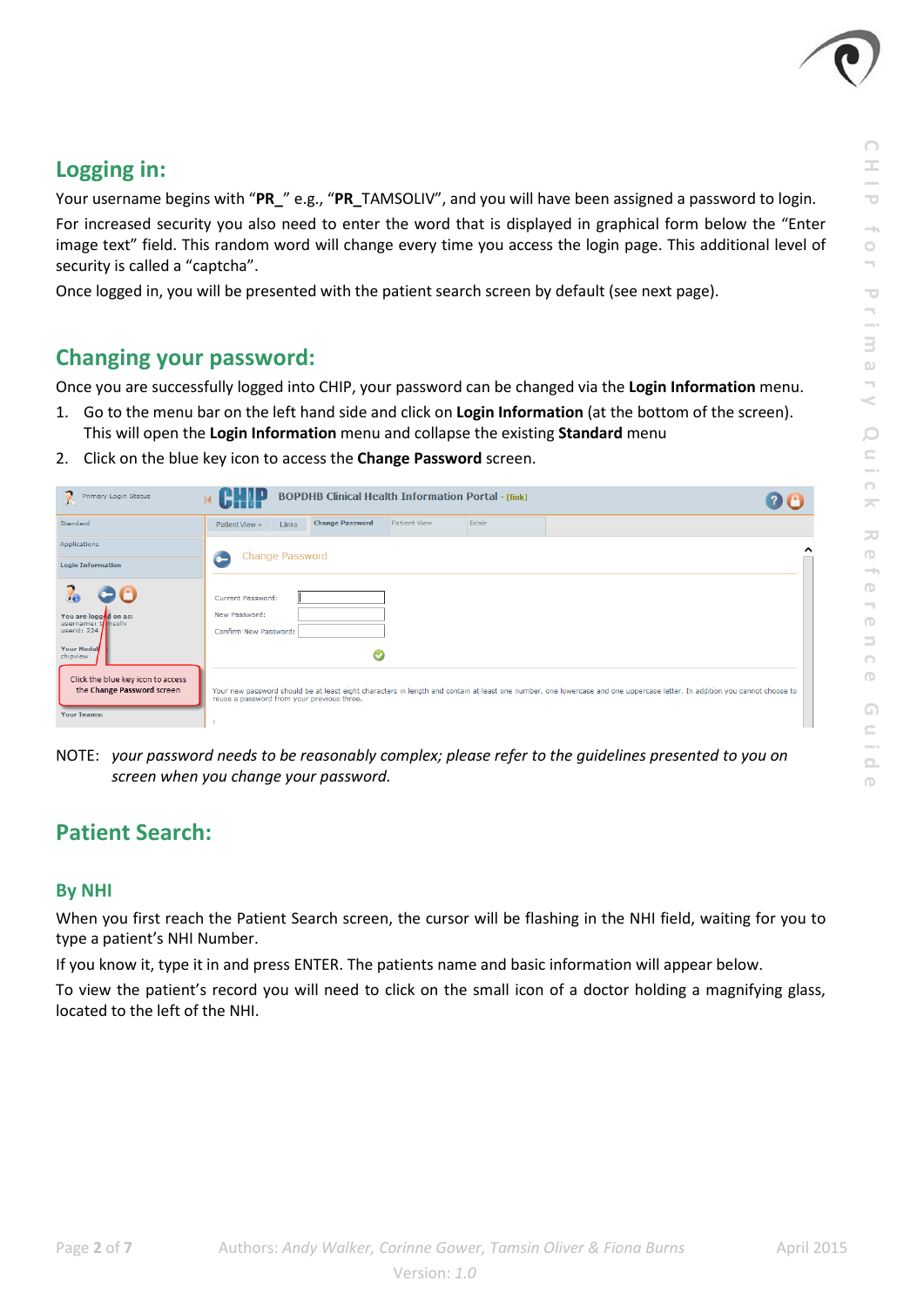

| P,<br>Primary Login Status                        | м                                                                                        |                       | <b>BOPDHB Clinical Health Information Portal - [link]</b> |                 |                |  |            |     |        |
|---------------------------------------------------|------------------------------------------------------------------------------------------|-----------------------|-----------------------------------------------------------|-----------------|----------------|--|------------|-----|--------|
| Standard                                          | Patient View +<br>Links                                                                  | <b>Patient Search</b> | <b>Patient View</b>                                       | Eclair          |                |  |            |     |        |
| My Dashboard<br>$\rightarrow$<br>Patient Search   | Patient Search:                                                                          |                       |                                                           |                 |                |  |            |     | ⌒      |
| My Recent Patients<br>ý<br>My Bookmarked Patients | Enter the patients NHI here or<br>Surname:<br>use the name fields to search<br>Forename: |                       |                                                           |                 |                |  |            |     |        |
| <b>Inpatients Admitted Today</b>                  | <b>PRP1660</b><br>NHI:                                                                   |                       |                                                           | Filter Results: |                |  |            |     |        |
|                                                   | <b>NHI</b>                                                                               | <b>Title</b>          | <b>Forename</b>                                           |                 | <b>Surname</b> |  | <b>DOB</b> | Age | Gender |
|                                                   | <b>PRP1660</b><br>J.<br>$\mathcal{R}$                                                    | <b>MAST</b>           | <b>COLD RINSE</b>                                         |                 | <b>POWER</b>   |  | 1990/06/01 | 15  | F      |
|                                                   | Click here to select the Patient<br>and view their record                                |                       |                                                           |                 |                |  |            |     |        |

NOTE: *The NHI field is NOT case sensitive so you can type in upper or lower case, and get the same results.*

### **By name**

Entering the patient's full Surname and Forename will always return the most specific results, however it is also possible to search by partial words if you are unsure of the spelling.

As shown in the example below, CHIP will match whatever you have typed into the Surname and Forename fields and return ALL patient records where these characters are found to be a match in the respective fields.

| Patient Search:<br>Use full or partial words to<br>search by Surname & Forename<br>Surname:<br>pow<br> col <br>Forename: |              |                      |                 |            |     |                    |  |  |  |
|--------------------------------------------------------------------------------------------------------------------------|--------------|----------------------|-----------------|------------|-----|--------------------|--|--|--|
| NHI:                                                                                                                     |              | Filter Results:      |                 |            |     |                    |  |  |  |
|                                                                                                                          |              |                      |                 |            |     |                    |  |  |  |
| <b>NHI</b>                                                                                                               | <b>Title</b> | <b>Forename</b>      | <b>Surname</b>  | <b>DOB</b> | Age | Gender $\triangle$ |  |  |  |
| <b>C</b> of<br><b>FUU5705</b>                                                                                            | <b>MISS</b>  | <b>NICOLA</b>        | <b>ARCHIPOW</b> | 1983/01/30 | 32  | F                  |  |  |  |
| d.<br><b>PKN9722</b><br>ď.                                                                                               | <b>MISS</b>  | NICOLA JANE          | POW             | 1988/04/13 | 27  | F                  |  |  |  |
| J.<br><b>EHC5976</b><br>ď.                                                                                               | <b>MR</b>    | <b>COLIN BROWN</b>   | <b>POWELL</b>   | 1921/10/10 | 84  | М                  |  |  |  |
| $\mathcal{S}$<br><b>PBY1789</b><br>Œ.                                                                                    | <b>MR</b>    | <b>COLIN RUSSELL</b> | <b>POWELL</b>   | 1934/06/29 | 80  | M                  |  |  |  |
| <b>DPZ0255</b><br>$\bullet$                                                                                              | <b>MISS</b>  | <b>HAYLEE NICOLE</b> | <b>POWELL</b>   | 1976/08/13 | 38  | F                  |  |  |  |

Once you have selected your patient by clicking on the icon with the magnifying glass on the left, you will immediately be loaded through into the **Patient View** tab.

NOTE: *if your selected patient has not had any results entered into Éclair you will get an error saying that no records were found.*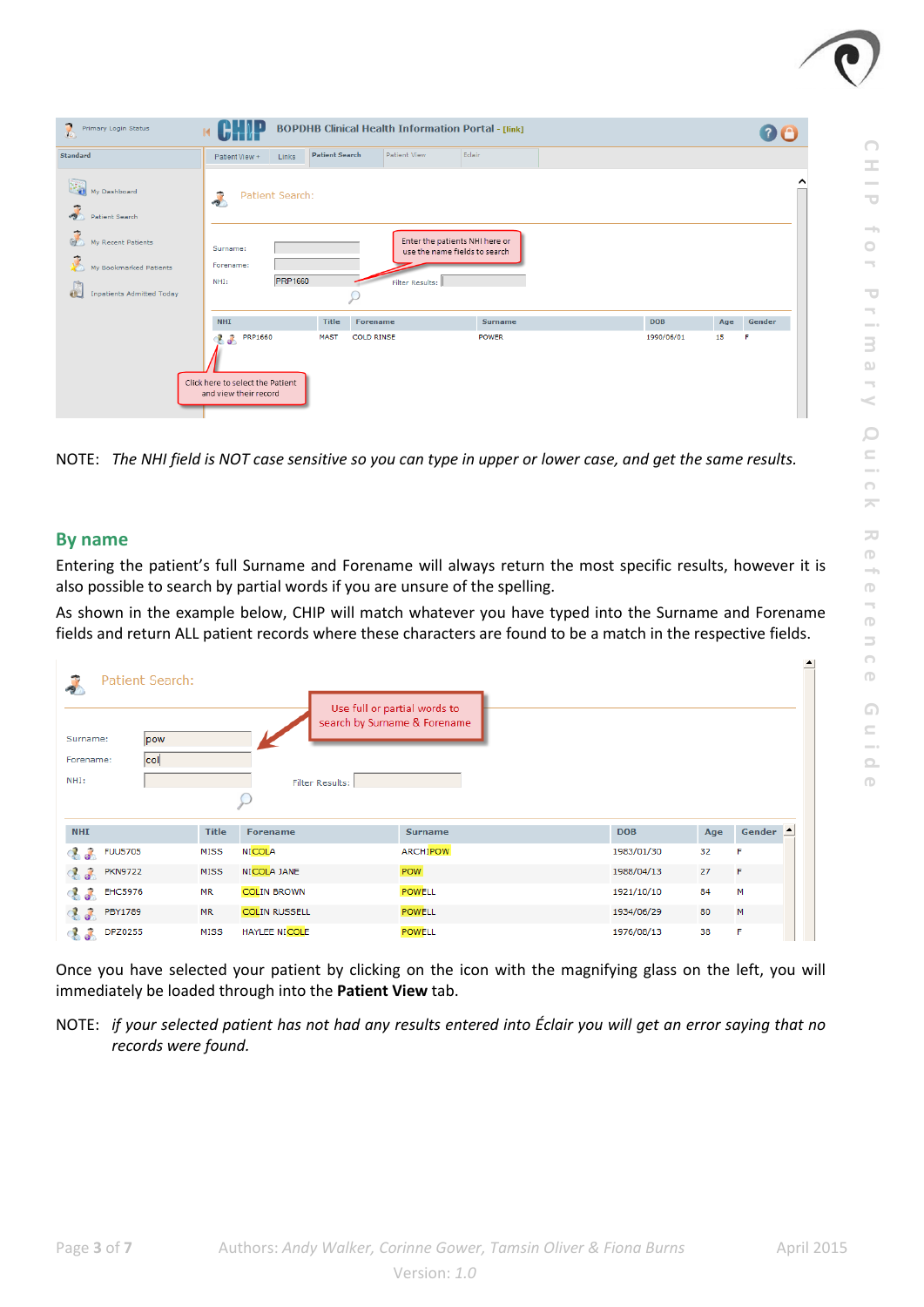

**CHIP for Primary**

 $\overline{C}$ 

i,

3

 $\supset$ 

5

 $\Box$  $\subseteq$ 

 $\bigcap$ 

 $\overline{\phantom{a}}$ 

 $\overline{\phantom{a}}$ 

 $\bigcirc$ 

۰

 $\circ$ 

**Quick Reference Guide**

 $\bigcirc$ 

 $\equiv$  $\bigcap$  $\bigcap$ 

 $\Omega$  $\subseteq$ 

 $\boxed{ }$  $\Box$ 

4

 $\bigcirc$ 

## **Patient View Tab**

This is where the patient's clinical information is presented.



Underneath the Alerts & Care Plans, the other patient information available in the **Patient View** tab is displayed in six categories: **Clinical Documents**, **Discharge Summaries**, **Events**, **Referrals**, **Surgical Documents** & **Clinical Notes**.

| Click the blue arrows to                                                 | <b>A CLINICAL DOCUMENTS:</b> [outpatient clinic letters]                                                        |  |
|--------------------------------------------------------------------------|-----------------------------------------------------------------------------------------------------------------|--|
| expand or collapse a section                                             | DISCHARGE SUMMARIES: [completed discharge summaries]                                                            |  |
| The small green triangle                                                 | EVENTS: [national visits, waiting list, future and historic bookings, radiology and outpatient attendance etc.] |  |
| indicates that there is<br>content available in the<br>collapsed section | REFERRALS: [departmental level referrals]                                                                       |  |
|                                                                          | SURGICAL DOCUMENTS: [surgical operation notes and clinic notes]                                                 |  |
| Applications                                                             | <b>CLINICAL NOTES:</b> [additional patient notes]<br>品                                                          |  |
| Login Information                                                        | CHIP v2.0 - server: cadip01 - Copyright © 2012 BOPDHB                                                           |  |
|                                                                          | Current Patient: PRP1660 [MAST, POWER, COLD RINSE] [F, 1990/06/01 (15)] [ deceased: 2005/12/31 ]                |  |

Clicking the blue arrow at the side of the category title will expand or collapse the chosen section. The small green triangle icons indicate whether content exists within the section, if no green triangle, there are no entries, so you can save yourself a click.

The icons at the top left of the **Patient View** tab will allow you to:

- expand or collapse all sections at once.
- view Patient Demographics and GP Details a.
- B. close all open document previews
	- view selected documents in composite reading view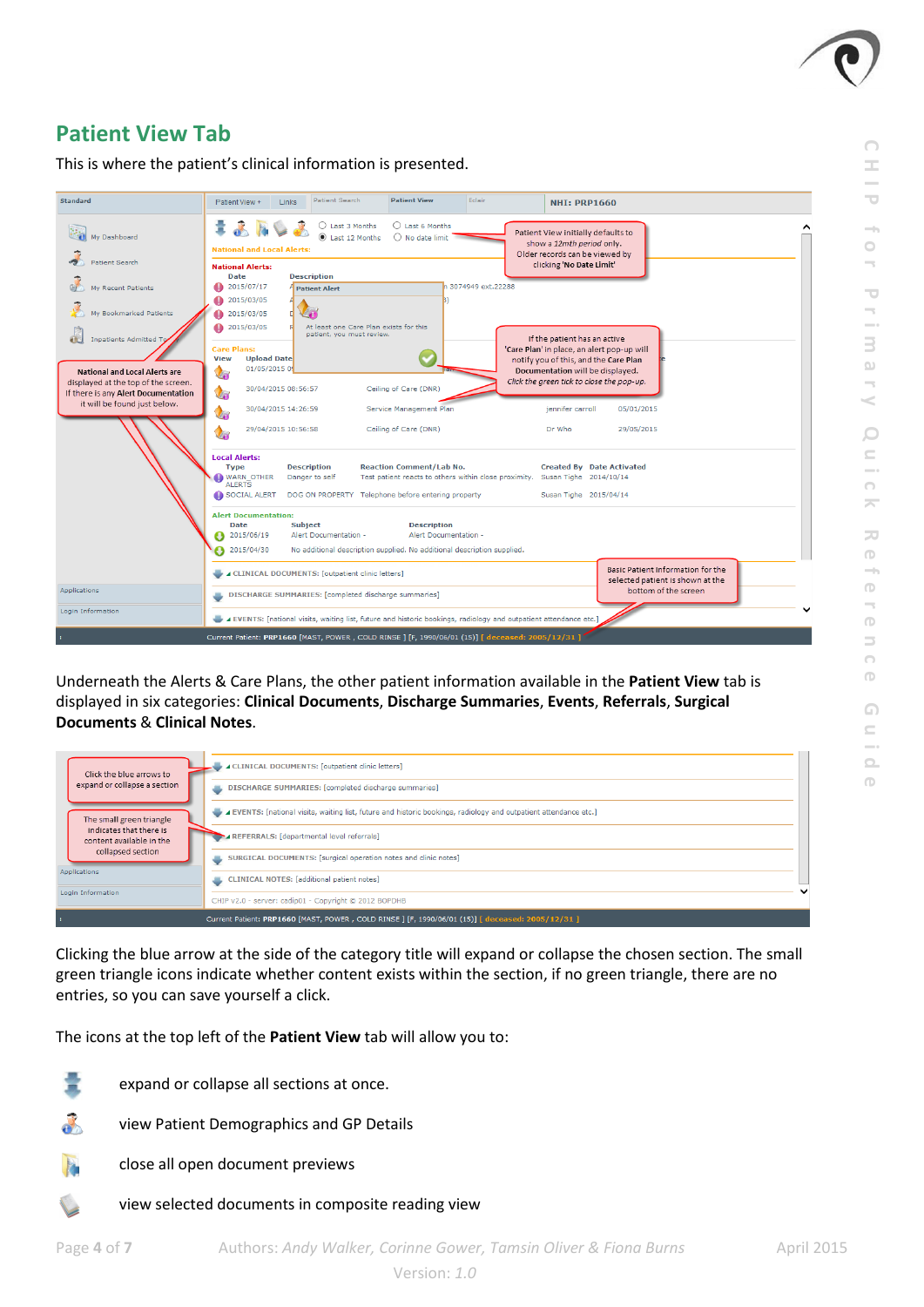

**CHIP for Primary**

 $\overline{\phantom{a}}$  $\overline{\phantom{a}}$ 

3  $\Omega$ k

 $\circ$  $\subseteq$ 

 $\bigcap$  $\overline{\phantom{a}}$ 

 $\overline{\sim}$  $\bigcirc$ 

 $\overline{\phantom{a}}$  $\circ$ 

**Quick Reference Guide**

 $\Omega$  $\subseteq$ 

 $\boxed{\phantom{1}}$  $\Box$ 

 $\bigcirc$ 4  $\bigcirc$  $\Rightarrow$  $\bigcap$  $\bigcap$ 

save the selected patient to your Bookmarked Patients list

### **Clinical Documents**

 $\mathcal{L}_{\mathcal{A}}$ 

#### From the **Patient View** tab:

- 1. Click the blue arrow to expand the **Clinical Documents** section.
- 2. Click a document type heading (in grey) eg. Outpatient Clinic Letters, to expand the document list.
- 3. Click the green down arrow on the left to open the document.

|              |      | Filter documents:                     |                                       | O List by date (newest first) without any grouping                         |                                 | O Group by type of document      |                 |  |  |  |  |
|--------------|------|---------------------------------------|---------------------------------------|----------------------------------------------------------------------------|---------------------------------|----------------------------------|-----------------|--|--|--|--|
|              |      |                                       |                                       | Click the header sections directly below to reveal the contained documents |                                 |                                  |                 |  |  |  |  |
|              | View | <b>Event Date</b>                     | <b>Upload Date</b>                    | <b>Service</b>                                                             | <b>Sub Specialty</b>            | <b>Classification</b>            | <b>Author</b>   |  |  |  |  |
|              |      | Outpatient Clinic Letters             |                                       |                                                                            |                                 |                                  |                 |  |  |  |  |
|              |      | 17/03/2015                            | 17/03/2015<br>14:27:03                | <b>Medical Service</b>                                                     | Haematology                     | <b>Outpatient Clinic Letters</b> | Tie Stuart - 86 |  |  |  |  |
|              |      |                                       | Clinic letter re visit in February    |                                                                            |                                 |                                  |                 |  |  |  |  |
| ٩            |      | 25/11/2014                            | 25/11/2014<br>11:45:16                | <b>Medical Service</b>                                                     | Oncology                        | <b>Outpatient Clinic Letters</b> | franz strydom   |  |  |  |  |
|              |      | Outpatient Clinic Letters 25 Nov 2014 |                                       |                                                                            |                                 |                                  |                 |  |  |  |  |
|              | О    | 25/11/2014                            | 25/11/2014<br>11:45:16                | <b>Medical Service</b>                                                     | Oncology                        | <b>Outpatient Clinic Letters</b> | Franz Strydom   |  |  |  |  |
|              |      |                                       | Outpatient Clinic Letters 25 Nov 2014 |                                                                            |                                 |                                  |                 |  |  |  |  |
| Applications | o    | 02/10/2014                            | 02/10/2014<br>14:53:53                | Cancer Care Coordination                                                   | <b>Cancer Care Coordination</b> | <b>Outpatient Clinic Letters</b> | Mary Robertson  |  |  |  |  |
|              |      | Cancer Care Coordination              |                                       |                                                                            |                                 |                                  |                 |  |  |  |  |

NOTE: *Each Clinical Document will open as either a PDF or a Word document, depending on how it was uploaded.*

## **Éclair Tab**

To access results information for your chosen patient, click the **Éclair** tab at the top of the screen (next to the **Patient View** tab). CHIP automatically logs into Éclair on your behalf.

| Primary Login Status                                                                                                      |                                                                                                                                                                                                                                                                                                                                                                                                                 |                                                                                                                                                                                                                                                                                               |                                                                                                                                                              |                                                              |                                         |                      |
|---------------------------------------------------------------------------------------------------------------------------|-----------------------------------------------------------------------------------------------------------------------------------------------------------------------------------------------------------------------------------------------------------------------------------------------------------------------------------------------------------------------------------------------------------------|-----------------------------------------------------------------------------------------------------------------------------------------------------------------------------------------------------------------------------------------------------------------------------------------------|--------------------------------------------------------------------------------------------------------------------------------------------------------------|--------------------------------------------------------------|-----------------------------------------|----------------------|
| <b>Standard</b>                                                                                                           | <b>Recent Patients</b><br>Patient View +<br>Links                                                                                                                                                                                                                                                                                                                                                               | <b>Patient View</b>                                                                                                                                                                                                                                                                           | Eclair                                                                                                                                                       | <b>NHI: PRP1660</b>                                          |                                         |                      |
| My Dashboard<br><b>Patient Search</b><br>My Recent Patients<br>My Bookmarked Patients<br><b>Inpatients Admitted Today</b> | Refine<br>Recent Data Categories<br><b>OD</b><br>$4 \times 2 - +$<br>Prior <<   M Later<br>More reports:<br>V POWER, Cold R (PRP1660)<br>11-Aug-15 15:28<br>Lumbar Spine Screening<br>11-Aug-15 07:15<br>Ear Swab<br><b>Throat Swab</b><br><b>HSA Negative</b><br>11-Aug-15 07:11<br><b>Far Swab</b><br><b>Throat Swab</b><br><b>HSA Negative</b><br>10-Aug-15 11:47<br>Chest PA or AP X-Ray<br>05-Aug-15 14:16 | Patient Details   Patient Encounters   Patient Histyly<br>Bookmark<br>Print<br><b>Details</b><br>POWER, Co<br>Name<br>150 REMU<br>Address<br><b>REMUERA</b><br><b>AUCKLAND</b><br>New Zeala<br>0433<br><b>Contact details</b><br><b>Emergency contacts</b><br>To view a patient result, click | Click the Eclair tab to access<br>lab and radiology results for<br>the selected patient<br>Phone(B) 07362555444<br>Phone(H) 07 4445555<br>Phone(M) 675434232 | 01-Jun-1990<br>31-Dec-2005 (15v 6m)                          | Gender<br>Major NHI<br>Minor NHIs       | Female<br>PRP 1660   |
|                                                                                                                           | Blood Gas Gro<br>Whole Blood Chemistry                                                                                                                                                                                                                                                                                                                                                                          | on the result on the left and<br>the result information will                                                                                                                                                                                                                                  | Specialty<br><b>TGA</b>                                                                                                                                      | <b>Admission Date</b><br>Discharge Date<br>01-Jan-0001 00:00 | Consulting Clinician<br><b>TIM SOLE</b> | <b>Patient Class</b> |
|                                                                                                                           | 05-Aug-15 13:36<br><b>Blood Gas Gro</b><br>Whole Blood Chemistry<br>29-Jul-15 10:53<br>CI GENERAL CHEM<br>27-3ul-15 10:35                                                                                                                                                                                                                                                                                       | display on the right hand side<br><b>Scheduled Collections</b><br>This patient has no scheduled orders                                                                                                                                                                                        |                                                                                                                                                              |                                                              |                                         |                      |

NOTE: *Once you have selected a specific result, the tabs at the top of the results window provide the ability to view previous tests of the same type in a cumulative or graphical report.*

Observation Report | Cumulative Report | Graphical Report | Observation Details |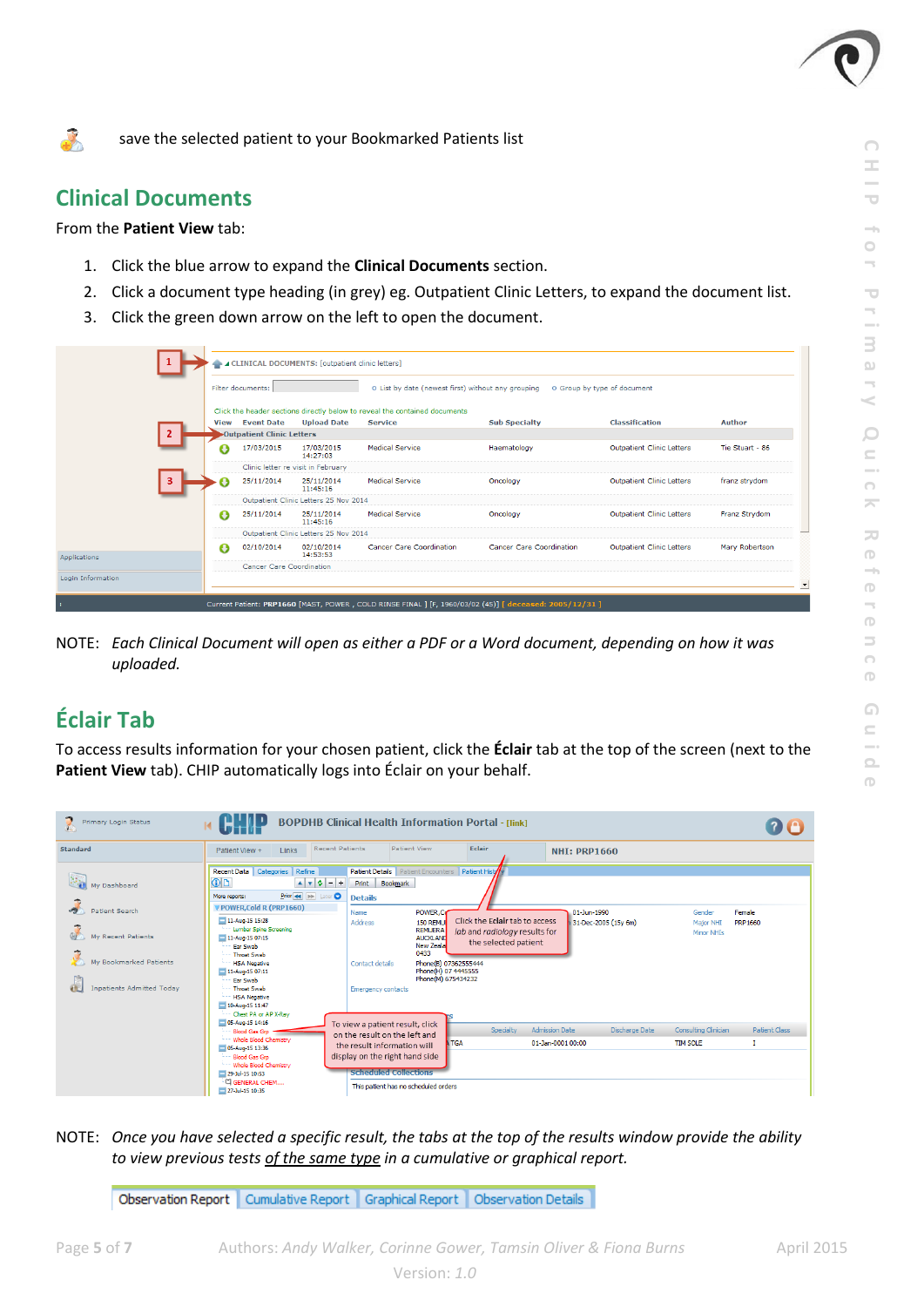

## **CHIP Tips:**

### **My Recent Patients:**

As the name suggests the My Recent Patients screen will present you with the last thirty patients you have accessed. You can then click the icon to the left of the patient's NHI to select the patient and load them into Patient View.



NOTE: The Filter List field at the top of the screen allows you to easily filter your recent patients list by *name, age, DOB…*

### **Fit more on the screen**

The menu bar on the left hand side can be collapsed by clicking on the orange arrow icon next to the CHIP logo at the top of the screen. This provides more space for the main CHIP window to be displayed.

https://link.bopdhb.govt.nz/chip/chip.asp - Windows Internet Explorer provided by BOF J, **BOPDHB** Pharmacy Login Status 14 Standard Links -Patient Patient View Last 3 Months  $^{\circ}$ ŝ a. **NSK**<br>My Dashboard Last 12 Months  $\odot$ nd Local Alerts: Click the orange arrow icon to پ collapse the menu bar Date 05 Ma ci nt Patients **Warning**  $05 \text{ Ma}$ **O** Warning 05 Ma

To bring the menu back again, simply click on the same icon again.